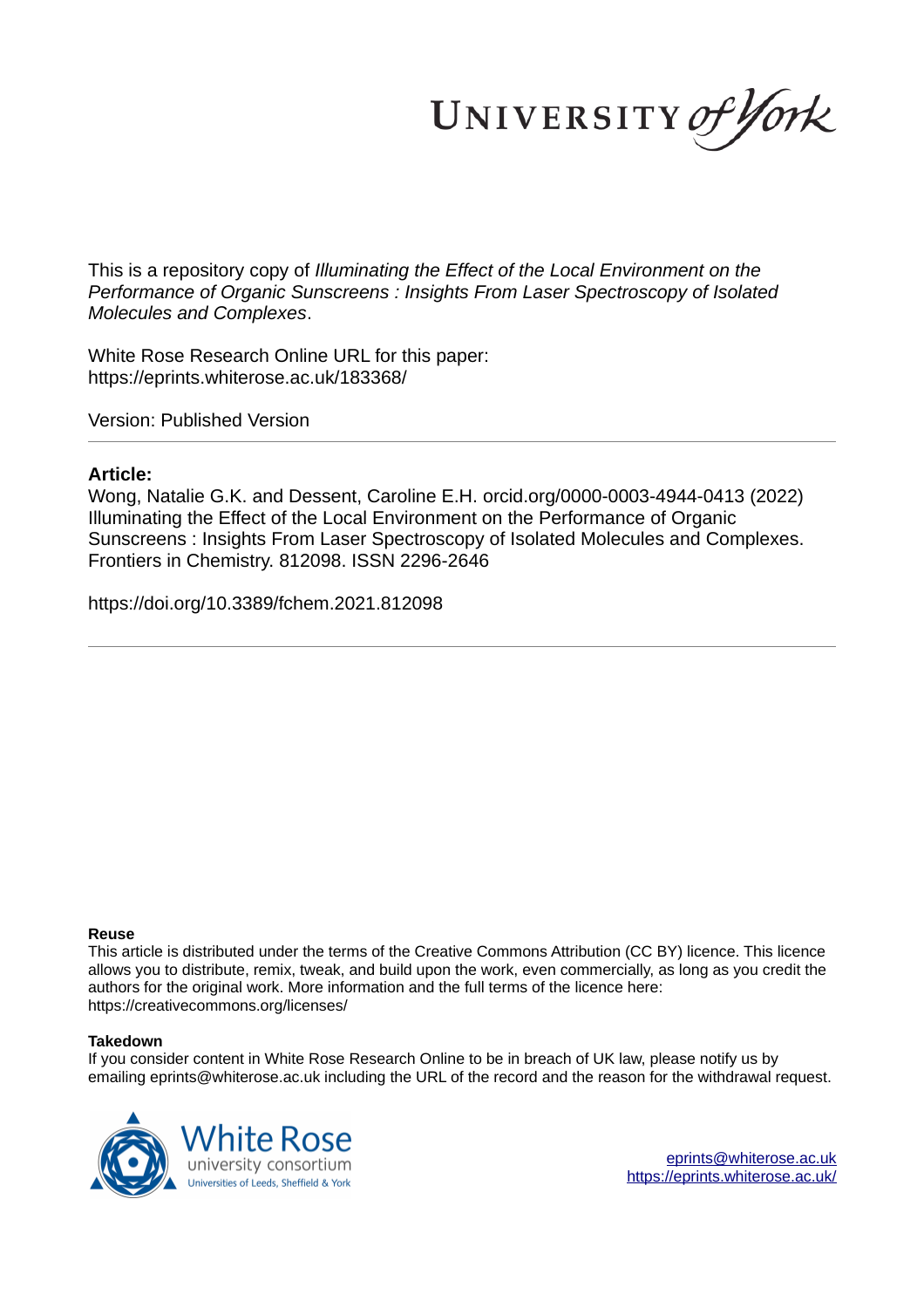



# Illuminating the Effect of the Local Environment on the Performance of Organic Sunscreens: Insights From Laser Spectroscopy of Isolated Molecules and Complexes

Natalie G. K. Wong $^\dagger$  and Caroline E. H. Dessent  $^{\star\dagger}$ 

Department of Chemistry, University of York, York, United Kingdom

## **OPEN ACCESS**

### Edited by:

Rene A. Nome, State University of Campinas, Brazil

#### Reviewed by:

Natércia Das Neves Rodrigues, The Lubrizol Corporation, United States Joaquim C. G. Esteves Da Silva, University of Porto, Portugal

#### \*Correspondence:

Caroline E. H. Dessent caroline.dessent@york.ac.uk

### †ORCID:

Natalie G. K. Wong orcid.org/0000-0002-3154-038X Caroline E. H. Dessent orcid.org/0000-0003-4944-0413

#### Specialty section:

This article was submitted to Physical Chemistry and Chemical Physics, a section of the journal Frontiers in Chemistry

Received: 09 November 2021 Accepted: 20 December 2021 Published: 12 January 2022

#### Citation:

Wong NGK and Dessent CEH (2022) Illuminating the Effect of the Local Environment on the Performance of Organic Sunscreens: Insights From Laser Spectroscopy of Isolated Molecules and Complexes. Front. Chem. 9:812098. doi: 10.3389/fchem.2021.812098

Sunscreens are essential for protecting the skin from UV radiation, but significant questions remain about the fundamental molecular-level processes by which they operate. In this mini review, we provide an overview of recent advanced laser spectroscopic studies that have probed how the local, chemical environment of an organic sunscreen affects its performance. We highlight experiments where UV laser spectroscopy has been performed on isolated gas-phase sunscreen molecules and complexes. These experiments reveal how pH, alkali metal cation binding, and solvation perturb the geometric and hence electronic structures of sunscreen molecules, and hence their non-radiative decay pathways. A better understanding of how these interactions impact on the performance of individual sunscreens will inform the rational design of future sunscreens and their optimum formulations.

Keywords: sunscreens, lasers, pH, solvent, rational design, photochemistry, photophysics

# INTRODUCTION

The incidence of melanoma skin cancer has reached epidemic proportions globally, with cases predicted to continue rising by 2.5% year on year. Against this background, considerable effort is being made towards developing more efficient broad-spectrum sunscreens that protect against both UVA and high-energy UVB rays (Forestier, 2008; Campos et al., 2017). Despite the importance of sunscreens to human health remarkably little was known until very recently about how photoactive organic sunscreens function in terms of their detailed molecular potential energy surfaces (Karsili et al., 2014; Baker et al., 2017). An organic sunscreen molecule works by absorbing damaging UV radiation, and dispersing it into less harmful forms of energy (Forestier, 2008; Karsili et al., 2014; Baker et al., 2017; Losantos et al., 2018). One key requisite for such molecules to act as chemical sunscreens is that they should not undergo chemical change or induce unwanted toxicity upon exposure to UV light (Forestier, 2008). However, the extent to which a molecule's structure remains intact after absorbing UV light depends not only on its intrinsic photochemistry, but also on how that photochemistry is affected by external chemical and physical influences such as pH, aggregation between components in a mixture, and the effects of phase change.

Commercial sunscreen lotions are complex multicomponent mixtures of organic and inorganic substances dispersed in a mixture of solvents (Osterwalder et al., 2014). This complexity means that individual organic sunscreen molecules can experience a range of different intermolecular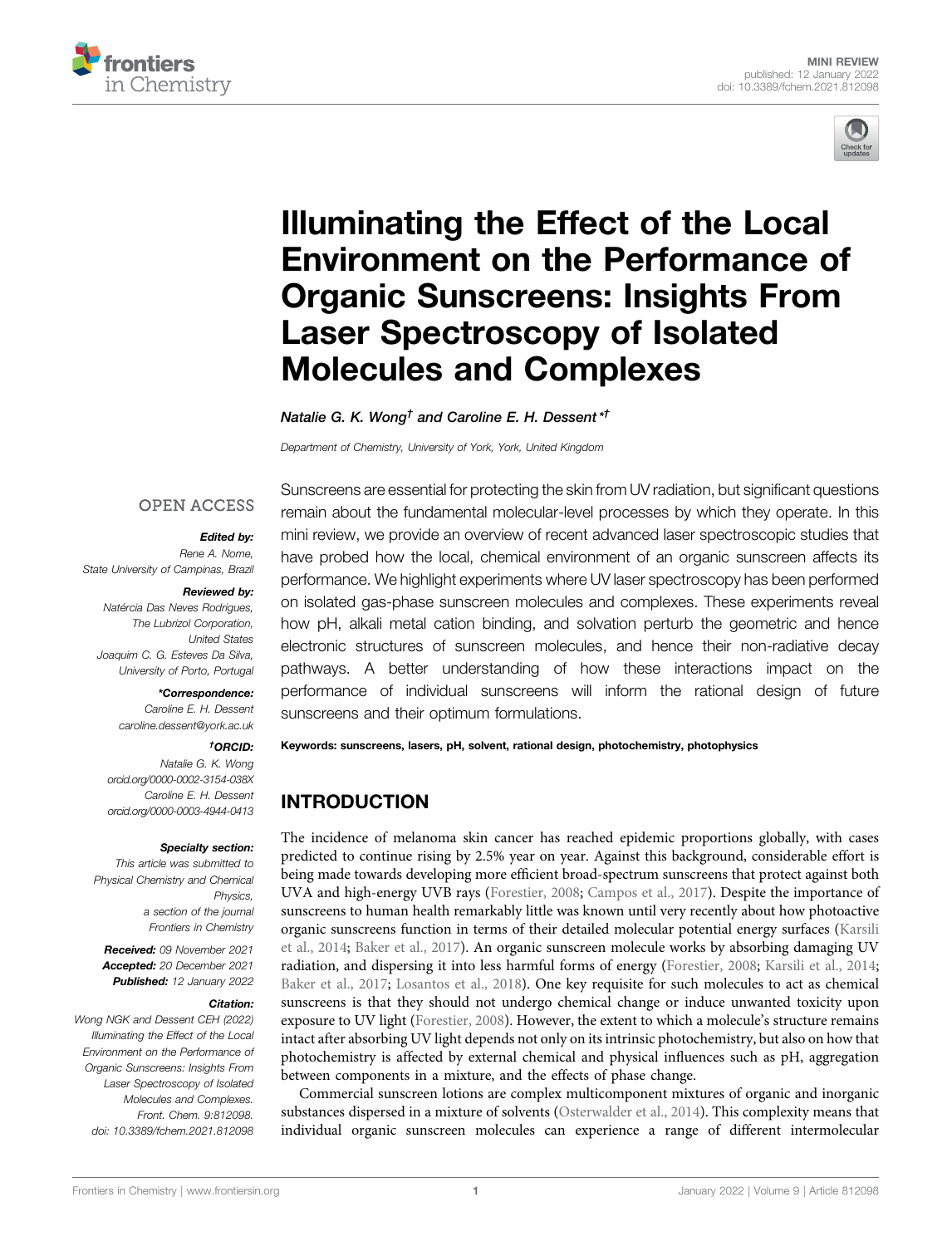interactions within the suncream formulation, including interactions with solvent, counterions and other organic sunscreen molecules. All of these interactions have the potential to perturb the electronic structure of the organic sunscreen, and hence its intrinsic photochemistry. Sunscreen development in commercial laboratories tends to focus on achieving an acceptable bulk formulation without considering such molecular-level interactions (Acker et al., 2014). However, it is clear that a better fundamental understanding of how intermolecular interactions can impact on the performance of organic sunscreens could be beneficial in the rational design of new and improved sunscreens and their optimum formulations (Serpone, 2021). Over recent years, laser spectroscopy techniques have been applied to better understand how intermolecular interactions (e.g., with solvent molecules) and the local environment (pH) affect sunscreen photochemistry. These studies have either been performed in highly simplified mixtures (i.e., one sunscreen molecule and one solvent) or on individual molecules and their complexes in the gas phase (Tan et al., 2014; Rodrigues and Stavros, 2018). In this review, we provide an overview of recent work in this area and illustrate how such studies are beginning to impact on the development of new sunscreen agents.

Before moving to discuss the impact of the molecular-level environment on sunscreen photochemistry, it is useful to review the molecular properties that are linked to good sunscreen action. The majority of organic sunscreen molecules are composed of structures that contain aromatic rings conjugated to carbonyl groups, with examples including cinnamates, salicylates, oxybenzone and avobenzone (Forestier, 2008). All of these molecules provide photoprotection through a combination of a high absorption cross-section for UV light coupled with high internal conversion (IC) efficiency (Forestier, 2008; Baker et al., 2017; Rodrigues and Stavros, 2018). UV electronic excitation is therefore followed by rapid conversion to vibrational energy which is dissipated as heat to the molecule's surroundings. The extent to which the UV energy absorbed is converted to benign heat is a measure of the suitability of the molecule as a sunscreen, since it ensures that the molecule is able to absorb and dissipate repeated UV photons. Ideally, a sunscreen molecule should be able to dissipate excited state energy through IC (i.e., non-radiatively) on a rapid timescale (femtosecondspicoseconds), to reduce the possibility of harmful side reactions such as the formation of triplet states, and/or molecular fragmentation (Serpone et al., 2007).

Common organic sunscreen molecules display a range of IC pathways that allow them to dissipate absorbed UV energy. For cinnamates, their side chains contain C=C double bonds that photoisomerize following UV absorption, thus opening an excited state pathway towards a conical intersection which facilitates IC (Peperstraete et al., 2016). Oxybenzone illustrates a different type of IC pathway: It contains an H atom donor on a hydroxyl group adjacent to a carbonyl oxygen acceptor group, allowing intramolecular hydrogen transfer. Following UV photoexcitation, excited state hydrogen transfer, which drives enol-keto tautomerisation, and leads to a slower rotation about the C-C bond which in turn facilitates IC back to the electronic

ground state through an  $S_1/S_0$  conical intersection (Baker et al., 2015). High-level computational studies of the ground and excited state potential energy surfaces of these sunscreen molecules confirm the pathways outlined here, with the oxybenzone system having been studied by Domcke and coworkers (Karsili et al., 2014), and the cinnamates by Cui and coworkers and Ebata and co-workers (Chang et al., 2015; Kinoshita et al., 2021). Any geometric change of the key functional groups involved in accessing the conical intersection for IC has the potential to perturb the optimum decay dynamics of the sunscreen molecule. Thus, our focus in this review will be to explore at molecular-level detail, whether local environmental effects (i.e., solvent molecules, counterions) can lead to geometric structural modifications at the key molecular functional groups, and hence perturb the molecule's electronic structure to impact its photophysical behaviour.

# THE EFFECT OF pH ON ORGANIC **SUNSCREENS**

Despite the significant growth in fundamental studies of sunscreens over the last decade, surprisingly little attention appears to have been paid to the effect of the pH environment on sunscreen performance (De Laurentiis et al., 2013; Ignasiak et al., 2015; Li et al., 2016). From a chemical perspective, the question to be addressed is straightforward, namely how do the properties of the protonated or deprotonated sunscreen molecule differ from those of the neutral? Li et al. (2016) recently performed a series of oxybenzone photolysis studies in pure water, which revealed that while the neutral form of oxybenzone is stable over long timescales, the anionic form is not. This is potentially a key issue since commercial sunscreens typically involve complex mixtures including water and alcoholic solvents. Moreover, in common usage, sunscreens are exposed to acidic and alkaline environments, with chlorinated swimming pools and the ocean being alkaline (Kulthanan et al., 2013), while human skin and sweat are typically mildly acidic (Proksch, 2018).

Laser-interfaced mass spectrometry (LIMS) is an excellent experimental method for exploring the spectroscopy and photochemistry of protonated and deprotonated forms of the same molecular system (Matthews and Dessent, 2018; Matthews et al., 2018; Uleanya et al., 2020). Since experiments are conducted on isolated, mass-selected ions, the charged system under investigation is unambiguous, and any complications of the bulk environment are removed. The technique allows the measurement of the gas-phase absorption profile of the charged molecule, along with the photon-energy dependent production profile of any ionic photoproducts (Matthews et al., 2016). We have applied this approach over recent years to a number of protonated and deprotonated forms of organic sunscreens (Matthews and Dessent, 2017; Wong et al., 2019b; Wong et al., 2019a; Wong et al., 2021a; Wong et al., 2021b; Berenbeim et al., 2020b).

LIMS was first applied in 2019 to the protonated and deprotonated forms of an organic UV filter, oxybenzone (Wong et al., 2019b). Figure 1 displays the gas-phase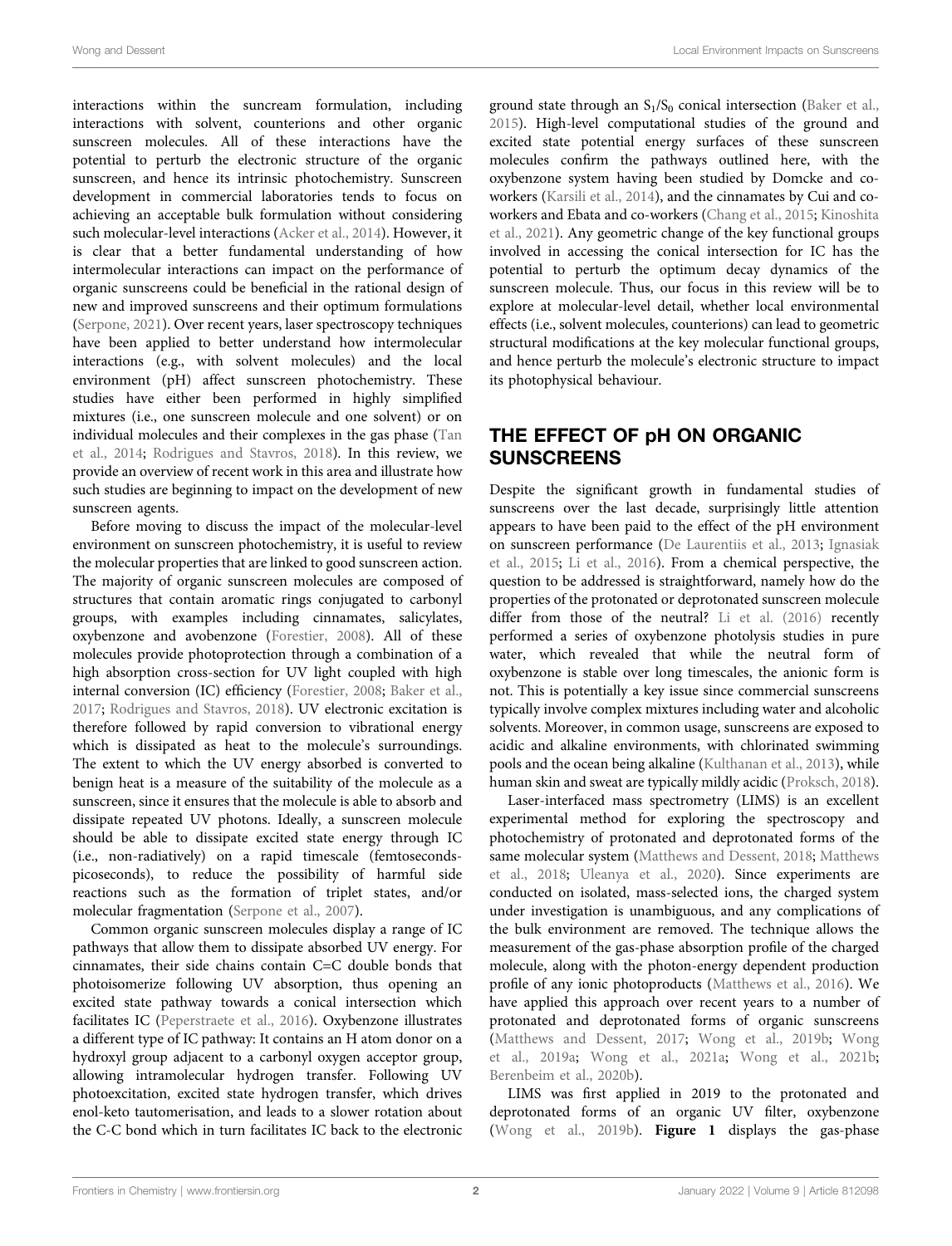

absorption spectra of the protonated and deprotonated forms of oxybenzone, along with the solution-phase UV-VIS spectra. From the spectra displayed in Figure 1, it is clear that the protonation state has a dramatic effect on the absorption properties. While the UV absorption profile (400–216 nm) of oxybenzone was only modestly affected by protonation, deprotonated oxybenzone displays a considerably modified absorption spectrum, with very low absorption in the UVA region between 370–330 nm.

The photodissociation pathways of oxybenzone are also found to be affected by the protonation state, with the protonated form photofragmenting primarily by rupture of the bonds on either side of the central carbonyl group, with a significant number of additional photofragments also observed. Intriguingly, the production spectra of these various photofragments fell into two distinctive groups, in terms of their excitation energy production profiles. This revealed that two distinctive decay pathways are accessible to protonated oxybenzone across this region, possibly due to coupling of the initially accessed  $π$ -π<sup>\*</sup> transition with an energetically similar charge-transfer state (Dean et al., 2014). In addition, analysis of the photofragments provided information on the nature of the excited-state decay dynamics, revealing that one of these pathways was not associated with ultrafast IC decay. This result is important as it indicates that the protonated form of oxybenzone is a non-ideal sunscreen over the UVA region, and would be likely to undergo enhanced photodegradation under acidic conditions.

Deprotonated oxybenzone photofragments in a completely different way to the protonated form, photodissociating with either loss of a methyl free radical, or a methane molecule from the starting molecule. These results for the isolated deprotonated oxybenzone ion are consistent with the results of Li et al. (2016) who observed oxybenzone acting as a photosensitiser under alkaline conditions, since the free radical photoproducts we observe in the gas-phase system could initiate the observed photosensitiser behaviour in solution.

The potential energy surfaces on which neutral oxybenzone relaxes back to the ground state after UV absorption are wellcharacterised following advanced quantum-chemical calculations. Domcke and co-workers found that excitedstate decay involves proton transfer from the enol to keto forms, followed by rapid internal conversion (Karsili et al., 2014). The expected geometric forms of protonated and deprotonated oxybenzone predict that the keto-enol site is the protonation/deprotonation location, so it is entirely unsurprising to find that the ultrafast decay mechanism is significantly perturbed in alkaline or acidic media. Indeed, this is the key finding from the series of deprotonated and protonated sunscreen molecules we have studied via LIMS, which include avobenzone, 2-phenylbenzimidazole-5-sulfonic acid, and benzophenone-4 (Wong et al., 2019a; Berenbeim et al., 2020b; Wong et al., 2021a). Protonation/deprotonation will impact on the ultrafast decay mechanisms if a geometric change occurs at a structural location involved in the pathway by which the excited state accesses the conical intersection. This occurs upon protonation of avobenzone (Berenbeim et al., 2020b), but not upon deprotonation of benzophenone-4 (Wong et al., 2021a), illustrating the importance of considering the  $pK_a/pK_b$ 's of the sunscreen functional groups, alongside an assessment of these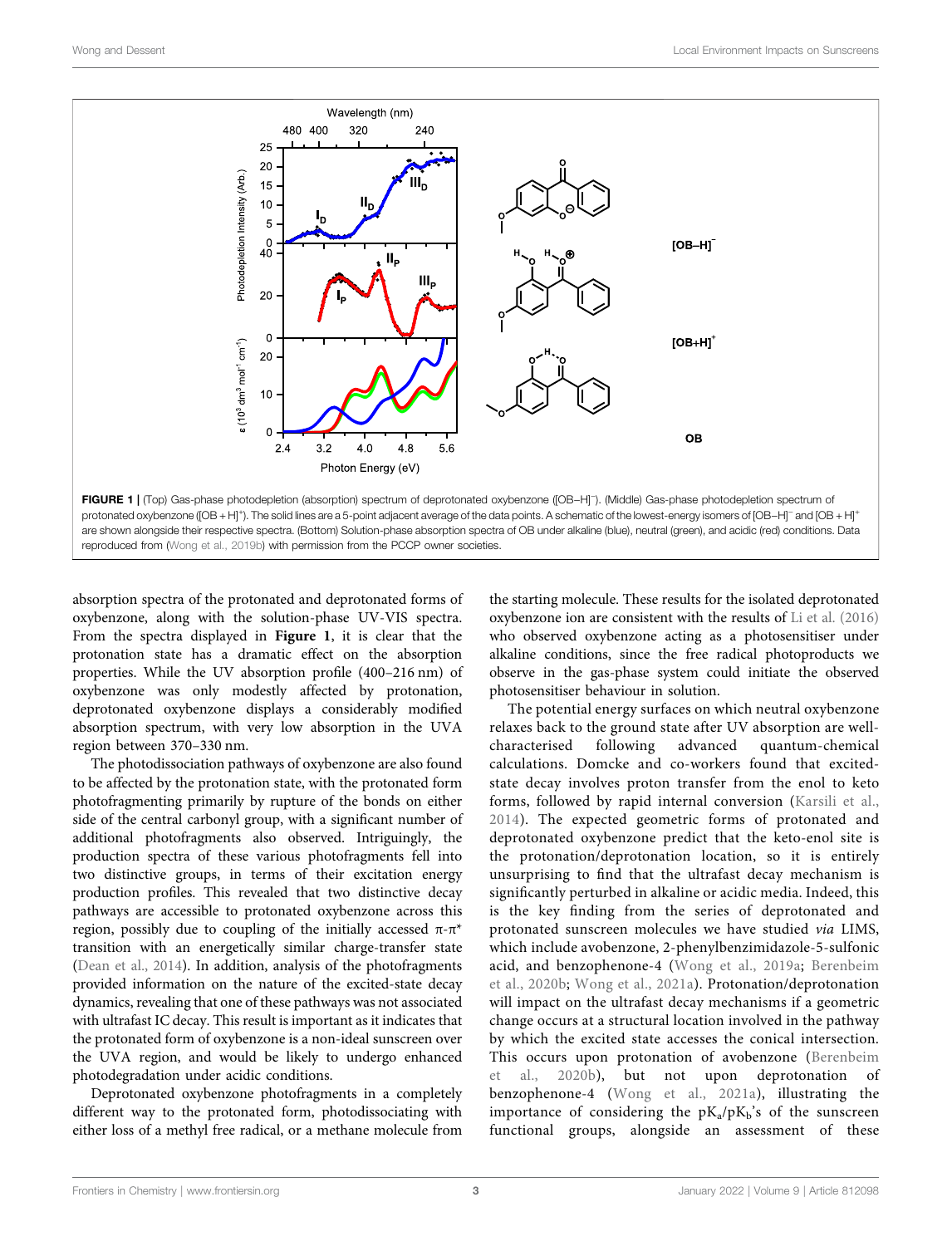TABLE 1 | Summary of Isolated (Gas-Phase) Sunscreen Molecules Studied in their Protonated or Deprotonated Forms.

| <b>Sunscreen</b>                      | Protonated (P) Or | <b>Technique</b>          | Reference                  |
|---------------------------------------|-------------------|---------------------------|----------------------------|
|                                       | Deprotonated (D)  |                           |                            |
| Oxybenzone                            | P and D           | LIMS <sup>a</sup>         | Wong et al. (2019b)        |
| Avobenzone                            | D                 | LIMS <sup>a</sup>         | Berenbeim et al. (2020b)   |
| 2-phenylbenzimidazole-5-sulfonic acid |                   | LIMS <sup>a</sup>         | Wong et al. (2019a)        |
| benzophenone-4                        |                   | LIMS <sup>a</sup>         | Wong et al. (2021a)        |
| para-aminobenzoic acid (PABA)         | D                 | LMS <sup>a</sup>          | Matthews and Dessent, 2017 |
| trans-para-coumaric acid              | D                 | LIMS <sup>a</sup>         | Wong et al. (2021b)        |
| trans-caffeic acid                    |                   | LMS <sup>a</sup>          | Wong et al. (2021b)        |
| trans-ferulic acid                    |                   | LMS <sup>a</sup>          | Wong et al. (2021b)        |
| para-coumaric acid                    | D                 | <b>TRPES</b> <sup>b</sup> | Bull et al. (2020)         |
| para-coumaric acid                    |                   | <b>TRPES</b> <sup>b</sup> | Henley et al. (2018)       |
| para-coumaric acid                    | D                 | $LP$ -IMMS <sup>c</sup>   | Bull et al. (2019)         |

<sup>a</sup>LIMS: Laser Interfaced Mass Spectrometry.

**<sup>b</sup>TRPES: Time Resolved Photoelectron Spectroscopy.** 

<sup>c</sup>LP-IMMS: Laser Photodissociation Ion Mobility Mass Spectrometry.

functional group's involvement in the ultrafast photodecay pathway.

Finally, we note that a growing number of deprotonated/ protonated sunscreen molecules have recently been studied in the gas-phase. Table 1 provides an overview of these recent studies, highlighting the sunscreens studied and the techniques used.

# SODIUM CATION BINDING CAN DISRUPT SUNSCREEN ACTION

Alkali metal cations are common constituents of commercial sunscreen mixtures, where they are typically coupled to pH buffered anions. They are also commonly encountered in high concentrations in environments were sunscreens are used, such as swimming pools and the sea. Given that protonation can impact on the function of an organic sunscreen at the molecular level, it is clearly important to understand if cation binding could produce a similar effect. To investigate this, a series of experiments were performed on isolated complexes, M<sup>+</sup>·OB, where alkali metal cations  $(M^+ = Na^+, K^+$  and  $Rb^+)$  were bound to the sunscreen oxybenzone, OB (Berenbeim et al., 2020a).

The electronic spectrum of the Na<sup>+</sup>·OB complex was found to be strikingly different from those of K<sup>+</sup>·OB and Rb<sup>+</sup>·OB, indicating that the Na<sup>+</sup> cation binds to OB with a different binding motif than K<sup>+</sup> and Rb<sup>+</sup>. Infrared multiphoton dissociation (IRMPD) spectroscopy conducted at the FELIX free electron facility and computational calculations revealed that the cation-dependent UV spectra could be traced to the compact Na<sup>+</sup> ion breaking the intramolecular hydrogen bond in OB, and adopting the position normally taking by the hydrogen atom in the most stable form of OB. In contrast, K<sup>+</sup> and Rb<sup>+</sup> appear to prefer to bind above the aromatic rings, leaving the intramolecular hydrogen bond intact. This is an important result in terms of the UV filtering ability of OB, since the disruption of the intramolecular hydrogen bond that occurs upon Na<sup>+</sup> binding blocks the non-radiative relaxation

mechanism that relies on excited state electron driven hydrogen atom transfer. A number of other common organic sunscreens (e.g., dioxybenzone and octyl salicylate) relay on similar intramolecular hydrogen bonding for nonradiative relaxation. The results found for the Na<sup>+</sup>·OB complex suggest that close coordination to  $Na<sup>+</sup>$  may jeopardize the photostability of these molecules, both in sunscreen mixtures with significant sodium ion concentrations, but also in locations such as swimming pools and the sea.

In considering the potential impact of sodium ion cationization on sunscreen molecules, it is important to acknowledge that the organic sunscreen molecules are frequently present in an oil phase of the sunscreen formulation, which is suspended in an aqueous phase. As such, the sunscreens are in limited contact with metal cations which can be expected to be largely contained in the aqueous phase in the pure formulations. The extent to which phase mixing allows direct contact of cations and sunscreens will be dynamic, as well as location/climate dependent. Nonetheless, a possible enhanced degradation pathway is suggested by the results described above that merits future investigation.

To our knowledge, our study of the effect of alkali metal complexation on oxybenzone is the first to directly probe how cation binding can affect the photodynamics of a sunscreen molecule. However, our results were mirrored by other subsequent studies where metal cation binding has been reported to significantly perturb the excited-state behaviour of an aromatic molecule (Marlton et al., 2021; Robertson et al., 2021), indicating that cation coordination may have widespread photochemical importance.

# HOW DOES CHANGING THE SOLVENT AFFECT SUNSCREEN PERFORMANCE?

Microsolvation studies of sunscreen chromophores have been conducted to determine how individual solvent molecules can affect the excited state dynamics, and hence the effectiveness of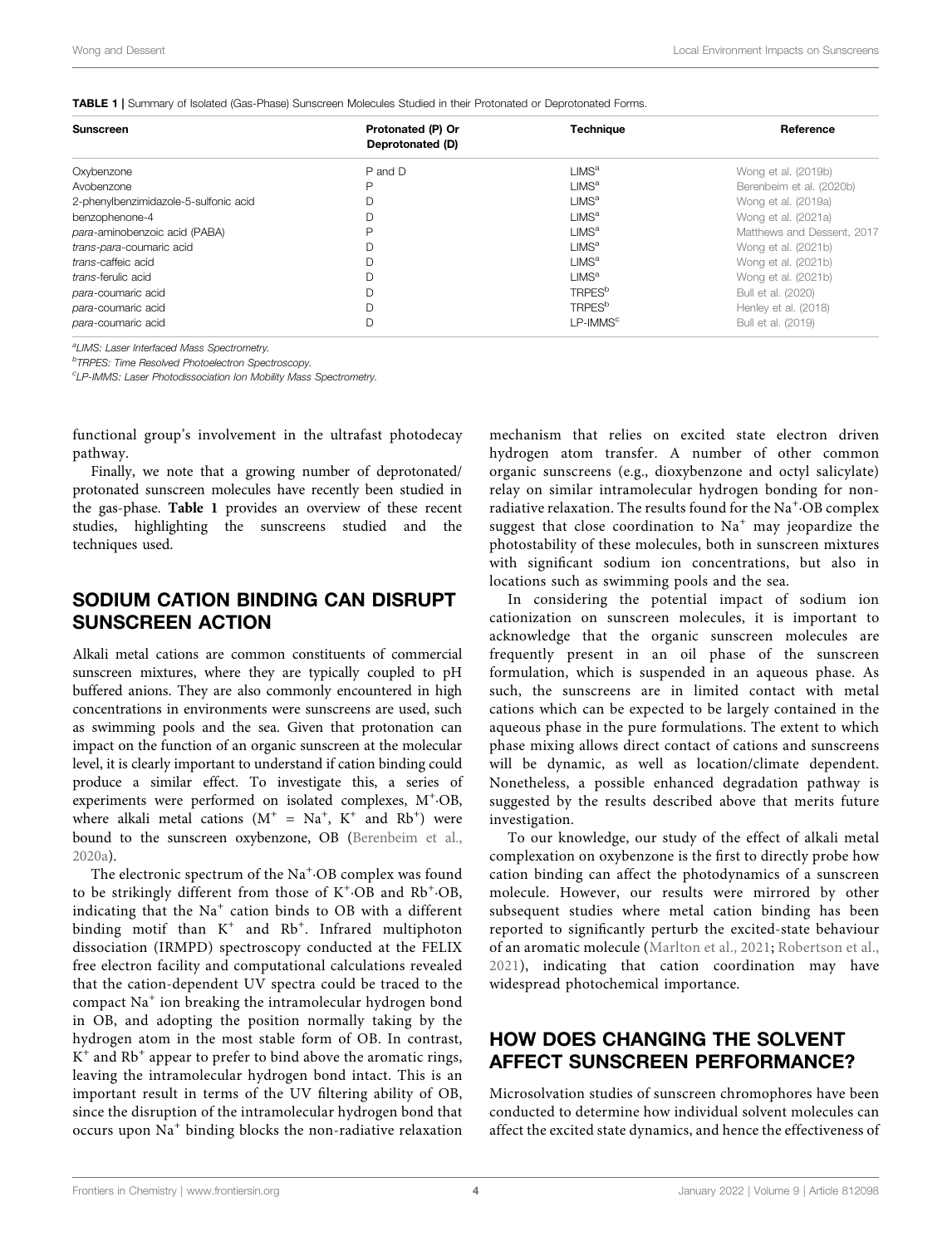the chromophores as sunscreen filters. Buma and co-workers investigated the effect of complexation of one water molecule on the UVB photodynamics of the cinnamate sunscreen, 2 ethylhexyl-(2E)-3-(4-methoxyphenyl)prop-2-enoate (EHMC) by probing the behaviour of a modified form of EHMC, methyl-4-methoxycinnamate (MMC) (Tan et al., 2014). In these experiments, they used resonance enhanced multiphoton ionization spectroscopy of an  $M MCH<sub>2</sub>O$ complex formed in a supersonic molecular beam to probe the photodynamics. For bare MMC, they found that absorption of UVB light was not immediately followed by rapid non-radiative decay, as would ideally be the case since photoexcitation resulted in internal conversion to an  $n\pi^*$  state which impeded fast dissipation of the damaging UV light. However, upon H<sub>2</sub>O complexation, the ordering of the key  $n\pi^*$ and  $\pi\pi^*$  states were reversed so that the bottleneck to ultrafast decay was removed. This led to the conclusion that the microenvironment was intrinsically promoting efficient ultrafast decay for this sunscreen. More recently, Buma and co-workers have used resonance enhanced multiphoton ionization to investigate an isolated complex of the UV filter methyl sinapate with a single water molecule (Fan et al., 2021), again observing how solvent complexation perturbs the electronic properties.

One of the considerable advantages of such gas-phase studies is that they allow direct comparison with high-level computational chemistry calculations. A number of computational studies were performed on cinnamates after the initial MMC study described above, supporting the conclusion that the individual water molecule led to energetic reversal of the crucial  $n\pi^*$  and  $\pi^*$  states (Xie et al., 2016; Kinoshita et al., 2019).

A detailed insight into how individual water molecules affect sunscreen structure has been obtained using microwave spectroscopy (Domingos and Schnell, 2018). They assigned the global minimum geometry of oxybenzone and identified the two primary water-binding sites formed at either the enol or keto group, measuring their relative stability and internal dynamics. Intriguingly, the water-docking site influences the relative energies of the keto-enol structures that are directly involved in ultrafast energy dissipation. The results show that local structural changes in sunscreen molecules can lead to selective changes in electronic strcture.

Over the last decade, ultrafast transient absorption spectroscopy has been widely applied to probe the fundamental photodynamics of organic sunscreens in solutions. This work complements the gas-phase work described above since it provides insight into how bulk solvation impacts on the intrinsic sunscreen photophysics. A study of diethylamino hydroxybenzoyl in four different solvents (i.e., methanol, dimethyl sulfoxide, acetonitrile, and cyclohexane) by Orr-Ewing and co-workers provides a recent example (Kao et al., 2021). Work in this area has been previously reviewed by Stavros and co-workers (Rodrigues and Stavros, 2018; Holt et al., 2020) so we refer the reader to the reviews for further information.

# SYNERGISTIC EFFECTS THROUGH AGGREGATION OF ORGANIC **SUNSCREENS**

A recent observation of increased performance of organic sunscreens in the presence of lignin molecules provides further insight into the importance of the local, molecular-level environment on sunscreen efficiency. In a series of experiments, Qian et al. (2016) investigated how the performance of the sunscreens avobenzone and octinoxate changed when they were mixed with organosolv lignin (a mixture of small lignin segments). They observed that the absorption of the mixed solutions increased dramatically, to the extent that the absorption of the mixed solutions was much greater than the sum of the individual component's absorption. In addition, there were concomitant shifts in the absorption profiles into the UVA region, which is highly notable given how challenging it has proven to identify effective UVA sunscreens. Qian et al. attributed these effects to J-aggregation (a form of π-π\* stacking where the angle between the centre of the chromophores is less than 54.7°) between the lignin and the chemical sunscreen molecule (Deng et al., 2011). J-aggregation is known to result in an excitation energy decrease for a  $\pi$ - $\pi$ <sup>\*</sup> transition, thus producing a substantial redshift in the UV spectrum of the organic sunscreens. It would be important to further characterise the fundamental photophysics associated with these results through gas-phase measurements of complexes of lignin molecular units such as p-coumaryl, coniferyl or sinapyl alcohols with organic sunscreen molecules such as avobenzone or octinoxate. Measurements would be possible using either laser-interfaced mass spectrometry or resonance enhanced multiphoton ionization techniques, and could be conducted alongside infrared spectroscopy measurements to verify whether an intermolecular geometry associated with a J-aggregate geometry is present.

In the context of this discussion, recent work from Kohler and co-workers on the photophysics of eumelanin is notable (Grieco et al., 2020). Eumelanin is a biological pigment with sunscreen function and has represented a photophysical puzzle for decades due to uncertainty over the mechanism by which it delivers sunscreen action. Kohler and co-workers have been able to demonstrate that aggregation of chromophore units with diverse oxidation states is key to eumelanin's ability to dissipate UV radiation.

# **CONCLUSION**

Experiments that probe the function of organic sunscreen molecules at the detailed, molecular level have already delivered a much-improved understanding of their safety and photostability. What is particularly striking about these experiments is the extent to which the local chemical environment that the sunscreen molecule interacts with has the ability to significantly perturb sunscreen action. This knowledge has the potential to drive the rational development of new, effective, safe sunscreens and their formulations (Karsili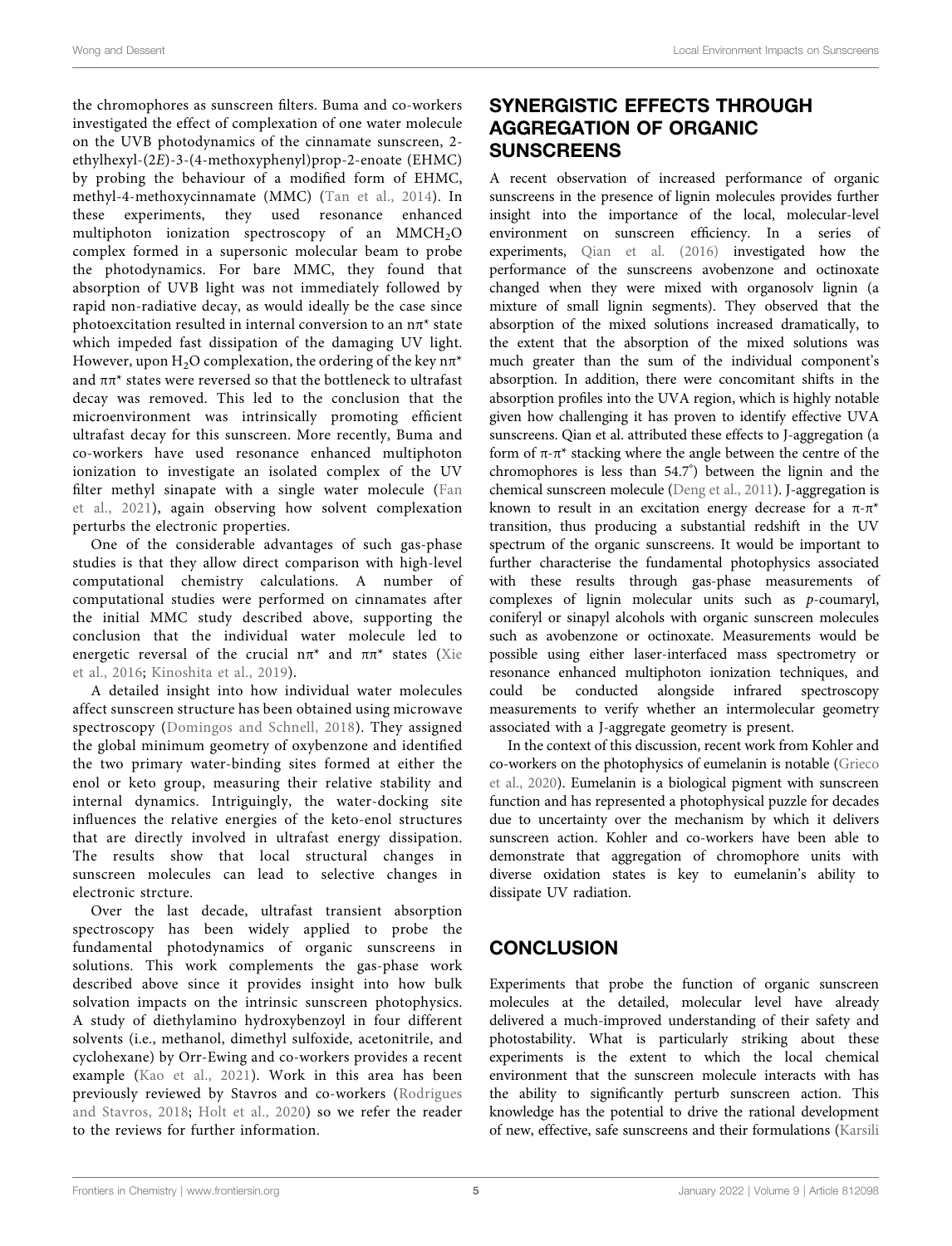et al., 2014), thus paving the way for a reduction in future melanoma cases. A recent study from Bardeen and co-workers is relevant in this context. They found that encapsulation of avobenzone into sodium dodecylsulfate micelles considerably enhances its photostability (Hanson et al., 2020). This was attributed to the micelle creating an enhanced polar microenvironment, which reduces the propensity of avobenzone to diketonize and hence photodegrade. Further work on the encapsulation of organic sunscreens into rationally designed gels or nanoparticles may well provide a pathway further between to and improved performance (Qiu et al., 2018; Song et al., 2021).

# AUTHOR CONTRIBUTIONS

CEHD conceived the article. NGKW and CEHD wrote, revised, and reviewed the article. Both authors approved the submitted version.

## **REFERENCES**

- Acker, S., Hloucha, M., and Osterwalder, U. (2014). The Easy Way to Make a Sunscreen. SOFW-Journal 7, 24–30.
- Baker, L. A., Horbury, M. D., Greenough, S. E., Coulter, P. M., Karsili, T. N. V., Roberts, G. M., et al. (2015). Probing the Ultrafast Energy Dissipation Mechanism of the Sunscreen Oxybenzone after UVA Irradiation. J. Phys. Chem. Lett. 6, 1363–1368. doi:10.1021/acs.jpclett.5b00417
- Baker, L. A., Marchetti, B., Karsili, T. N. V., Stavros, V. G., and Ashfold, M. N. R. (2017). Photoprotection: Extending Lessons Learned from Studying Natural Sunscreens to the Design of Artificial Sunscreen Constituents. Chem. Soc. Rev. 46, 3770–3791. doi:10.1039/C7CS00102A
- Berenbeim, J. A., Wong, N. G. K., Cockett, M. C. R., Berden, G., Oomens, J., Rijs, A. M., et al. (2020a). Sodium Cationization Can Disrupt the Intramolecular Hydrogen Bond that Mediates the Sunscreen Activity of Oxybenzone. Phys. Chem. Chem. Phys. 22, 19522–19531. doi:10.1039/D0CP03152F
- Berenbeim, J. A., Wong, N. G. K., Cockett, M. C. R., Berden, G., Oomens, J., Rijs, A. M., et al. (2020b). Unravelling the Keto-Enol Tautomer Dependent Photochemistry and Degradation Pathways of the Protonated UVA Filter Avobenzone. J. Phys. Chem. A. 124, 2919–2930. doi:10.1021/ acs.jpca.0c01295
- Bull, J. N., Anstöter, C. S., and Verlet, J. R. R. (2020). Fingerprinting the Excited-State Dynamics in Methyl Ester and Methyl Ether Anions of Deprotonated Para-Coumaric Acid. J. Phys. Chem. A. 124, 2140–2151. doi:10.1021/acs.jpca.9b11993
- Bull, J. N., Silva, G. d., Scholz, M. S., Carrascosa, E., and Bieske, E. J. (2019). Photoinitiated Intramolecular Proton Transfer in Deprotonated Para-Coumaric Acid. J. Phys. Chem. A. 123, 4419–4430. doi:10.1021/ acs.jpca.9b02023
- Chang, X.-P., Li, C.-X., Xie, B.-B., and Cui, G. (2015). Photoprotection Mechanism of P-Methoxy Methylcinnamate: A CASPT2 Study. J. Phys. Chem. A. 119, 11488–11497. doi:10.1021/acs.jpca.5b08434
- De Laurentiis, E., Minella, M., Sarakha, M., Marrese, A., Minero, C., Mailhot, G., et al. (2013). Photochemical Processes Involving the UV Absorber Benzophenone-4 (2-Hydroxy-4-Methoxybenzophenone-5-Sulphonic Acid) in Aqueous Solution: Reaction Pathways and Implications for Surface Waters. Water Res. 47, 5943–5953. doi:10.1016/ j.watres.2013.07.017
- Dean, J. C., Kusaka, R., Walsh, P. S., Allais, F., and Zwier, T. S. (2014). Plant Sunscreens in the UV-B: Ultraviolet Spectroscopy of Jet-Cooled Sinapoyl Malate, Sinapic Acid, and Sinapate Ester Derivatives. J. Am. Chem. Soc. 136, 14780–14795. doi:10.1021/ja5059026

### FUNDING

This work was funded through the Leverhulme Trust Research Project Grant RPG-2017-147.

## ACKNOWLEDGMENTS

We thank the University of York and the Department of Chemistry for provision of funds for the OPO laser system used in the studies described. We are also grateful for the computational support from the University of York High Performance Computing service, Viking, and the Research Computing team. We also acknowledge use of the York Centre of Excellence in Mass Spectrometry, which was created thanks to a major capital investment through Science City York, supported by Yorkshire Forward with funds from the Northern Way Initiative, and has more recently received additional support from the EPSRC and BBSRC.

- Deng, Y., Feng, X., Zhou, M., Qian, Y., Yu, H., and Qiu, X. (2011). Investigation of Aggregation and Assembly of Alkali Lignin Using Iodine as a Probe. Biomacromolecules 12, 1116–1125. doi:10.1021/bm101449b
- Domingos, S. R., and Schnell, M. (2018). Wet Sunscreens in the Gas Phase: Structures of Isolated and Microsolvated Oxybenzone. J. Phys. Chem. Lett. 9, 4963–4968. doi:10.1021/acs.jpclett.8b02029
- Fan, J., Roeterdink, W., and Buma, W. J. (2021). Excited-state Dynamics of Isolated and (Micro)solvated Methyl Sinapate: the Bright and Shady Sides of a Natural Sunscreen. Mol. Phys. 119, e1825850. doi:10.1080/00268976.2020.1825850
- Fang, Y.-G., Li, C.-X., Chang, X.-P., Cui, G., García-Iriepa, C., Campos, P. J., et al. (2018). Photophysics of a UV-B Filter 4-Methylbenzylidene Camphor: Intersystem Crossing Plays an Important Role. ChemPhysChem 19, 744–752. doi:10.1002/cphc.201701230
- Forestier, S. (2008). Rationale for Sunscreen Development. J. Am. Acad. Dermatol. 58, S133–S138. doi:10.1016/j.jaad.2007.05.047
- Grieco, C., Kohl, F. R., Hanes, A. T., and Kohler, B. (2020). Probing the Heterogeneous Structure of Eumelanin Using Ultrafast Vibrational Fingerprinting. Nat. Commun. 11, 4569. doi:10.1038/s41467-020-18393-w
- Hanson, K. M., Cutuli, M., Rivas, T., Antuna, M., Saoub, J., Tierce, N. T., et al. (2020). Effects of Solvent and Micellar Encapsulation on the Photostability of Avobenzone. Photochem. Photobiol. Sci. 19, 390–398. doi:10.1039/C9PP00483A
- Henley, A., Patel, A. M., Parkes, M. A., Anderson, J. C., and Fielding, H. H. (2018). Role of Photoisomerization on the Photodetachment of the Photoactive Yellow Protein Chromophore. J. Phys. Chem. A. 122, 8222–8228. doi:10.1021/ acs.jpca.8b07770
- Holt, E. L., Krokidi, K. M., Turner, M. A. P., Mishra, P., Zwier, T. S., Rodrigues, N. d. N., et al. (2020). Insights into the Photoprotection Mechanism of the UV Filter Homosalate. Phys. Chem. Chem. Phys. 22, 15509–15519. doi:10.1039/ D0CP02610G
- Ignasiak, M. T., Houée-Levin, C., Kciuk, G., Marciniak, B., Pedzinski, T., Houée-Levin, C., et al. (2015). A Reevaluation of the Photolytic Properties of 2- Hydroxybenzophenone-Based UV Sunscreens: Are Chemical Sunscreens Inoffensive? ChemPhysChem 16, 628–633. doi:10.1002/cphc.201402703
- Kao, M.-H., Venkatraman, R. K., Sneha, M., Wilton, M., and Orr-Ewing, A. J. (2021). Influence of the Solvent Environment on the Ultrafast Relaxation Pathways of a Sunscreen Molecule Diethylamino Hydroxybenzoyl Hexyl Benzoate. J. Phys. Chem. A. 125, 636–645. doi:10.1021/acs.jpca.0c10313
- Karsili, T. N. V., Marchetti, B., Ashfold, M. N. R., and Domcke, W. (2014). Ab Initio Study of Potential Ultrafast Internal Conversion Routes in Oxybenzone, Caffeic Acid, and Ferulic Acid: Implications for Sunscreens. J. Phys. Chem. A. 118, 11999–12010. doi:10.1021/jp507282d
- Kinoshita, S.-n., Harabuchi, Y., Inokuchi, Y., Maeda, S., Ehara, M., Yamazaki, K., et al. (2021). Substitution Effect on the Nonradiative Decay and Trans  $\rightarrow$  Cis